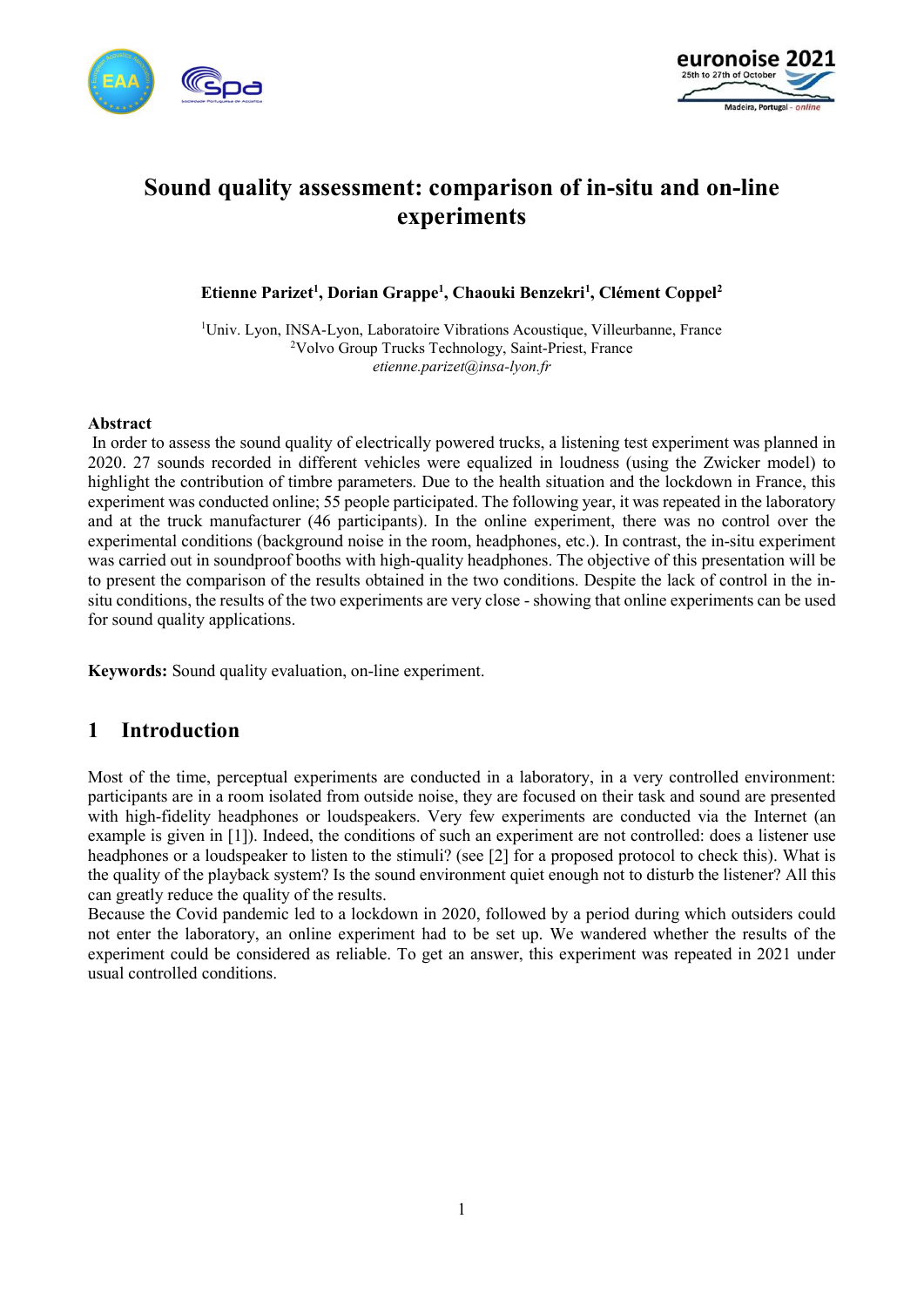

# 2 Methods

#### 2.1 Stimuli

These experiments were conducted as part of a study about noise comfort in electrically powered trucks. The objective of the study was to identify the sound timbre parameters that contribute to the acoustic quality of the vehicles. The sounds of several vehicles were recorded  $(f_s=51200 \text{ Hz})$  at the driver's ears, for different speeds (from 30 to 90 km/h). In some stimuli, emerging frequencies (between 600 and 3000 Hz) were amplified (by 6 to 15 dB). Thus, 27 stimuli were obtained – they had a duration of 10 s. Fading in and out was applied (250 ms duration).

The large differences in vehicle speeds resulted in large differences in level (about 20 dBA between the minimum and maximum values). As perceived loudness is a very important factor in acoustic quality, it was decided to equalise this loudness. An iterative procedure was used, consisting in equalizing calculated according to ISO 532-1 (2017). The metric was the average of loudness computed at both ears, equalized to a level of about 19 soneGF (with a total deviation between all signals of less than 0.5 soneGF).

#### 2.2 On-line experiment (2020)

As the health situation prohibited participants to come to the laboratory, it was decided to carry out an on-line experiment using Psytoolkit [3,4]. After listening to each sound, the participant had to evaluate four parameters: loudness, sharpness, regularity and finally pleasantness. For each descriptor, the response was to be given by moving a slider on a continuous scale with five extreme labels (e.g. from *extremely unpleasant* to extremely pleasant). The position of the cursor was recorded as an integer between 0 and 100.

Beforehand, five signals were presented to allow the listener to appreciate the variation of the parameters. In addition, the participant was asked to indicate his or her age (in four categories: 18-25 years, 26-40 years, 41- 60 years and over 60), gender and experience of driving a truck (never / rarely / sometimes / regularly). Finally, as it was not possible to calibrate the listening level, the participant was asked to listen to a speech signal and to adjust the level of the computer so that the speech was just intelligible. A limitation of Psytoolkit is that it is not possible to combine two elements:

- a random presentation of signals;

- the presentation of a progress indicator for each sound (which is useful to the participant).

We therefore divided the experiment into four blocks (presented randomly and within which the order of the sounds was also random), with a progress indicator presented to the participant at the end of each block.

The link was disseminated and this allowed to collect 55 complete responses within a couple of months (other participants dropped out along the way).

#### 2.3 Laboratory experiment (2021)

The experiment was repeated in 2021. This time, participants were allowed to come to the laboratory. Each participant was placed in an sound-proof booth and sounds were presented through headphones (Sennheiser HD650) at a calibrated level corresponding to an average loudness of 19 soneGF. 46 people took part in the experiment: 30 students from INSA-Lyon (aged 18 to 25 and with no experience of driving industrial vehicles) and 16 members of the manufacturer's staff, of various ages and all with driving experience.

The rest of the procedure was identical to the experiment conducted in 2020, with the exception that the speech signal was not presented (as participants were not allowed to modify the presentation level of the sounds). This experiment was also run by Psytoolkit, so that only the listening and environmental conditions differed between the two experiments.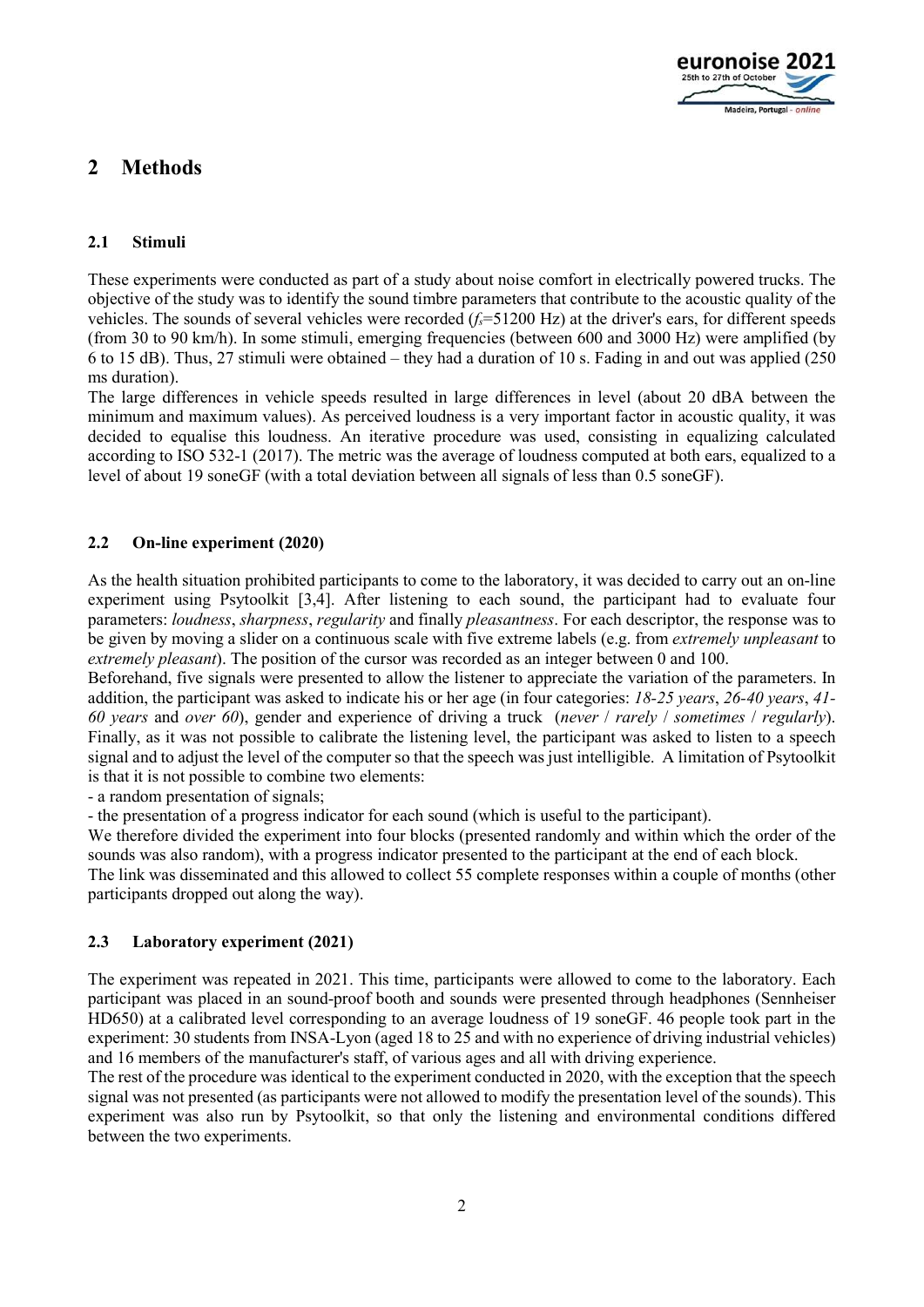

### 3 Results

For each descriptor, an analysis of variance (repeated measures) was conducted. It included a within-subjects factor (stimuli, 27 levels) and a between-subjects factor (type of experiment: on-line or in-situ). These analyses were conducted by JASP (https://jasp-stats.org). The Greenhouse-Geisser sphericity correction was used and the significance threshold was 5%.

For the parameters *Sharpness* and *Regularity*, the results are similar between the two experiments ( $p$  $>$ 0.05). A difference is noted for the parameters *Loud* ( $F(26,2574)=2.48$ ,  $p=0.003$ ), and *Pleasant* ( $F(26,2574)=1.59$ , p=0.021), as shown in Figures 1 and 2.



Figure 1 – Averaged loudness of the 27 stimuli. Blue circles : on-line experiment (2020). Red squares : in situ experiment (2021).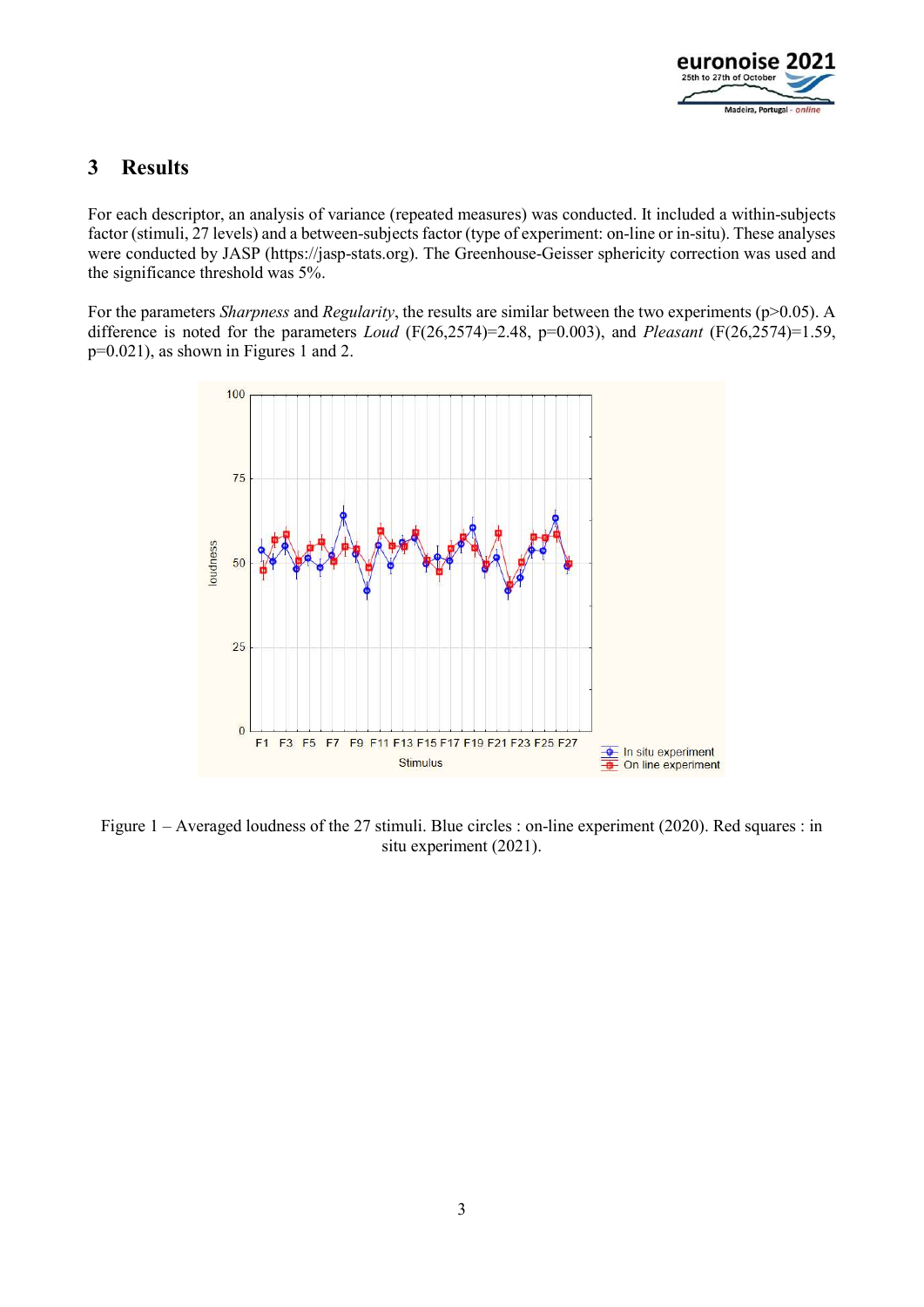



Figure 2 – Averaged pleasantness of the 27 stimuli. Blue circles : on-line experiment (2020). Red squares : in situ experiment (2021).

Although the statistics relate a significant difference between the two experiments, figures 1 and 2 shows that results are quite similar. Moreover, it can be suspected that these differences are due to a different age distribution of the listeners in the two experiments. The age distribution was not similar for the two experiments (table A). Distributions are significantly different  $(\chi^2(3) = 11.6, p < 0.01)$ .

|                  | 18 to 25 | 26 to 40 | 41 to $60$ | >60 |
|------------------|----------|----------|------------|-----|
| On line $(2020)$ |          |          |            |     |
| In situ $(2021)$ |          |          |            |     |

| Table A - Age distribution of participants in the two experiments |  |  |
|-------------------------------------------------------------------|--|--|
|                                                                   |  |  |
|                                                                   |  |  |

If the analyses of variance are repeated for the younger participants only (between 18 and 25, which represents the largest category in both cases), the effect of the type of experiment is not significant for any of the four sound parameters.

### 4 Conclusions

The results obtained in the two experiments are very similar. It therefore seems possible to carry out online experiments more often. An advantage of this type of experiment is that, potentially, a very large number of